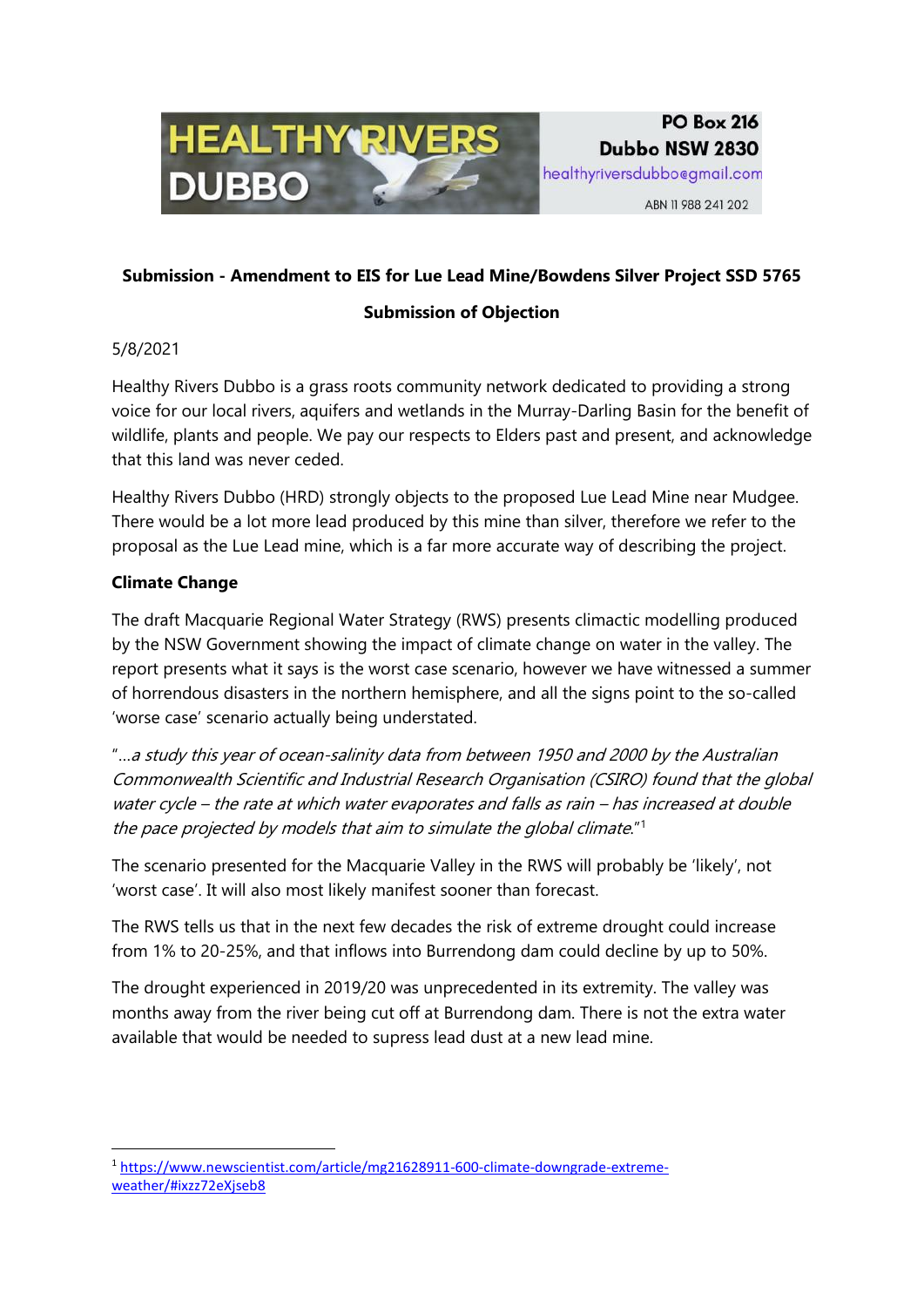

Figure 12. Median annual inflows into Burrendong Dam under three climate scenarios

Source: Department of Planning, Industry and Environment—Water 2020, hydrological modelling

Page 44 Macquarie Draft Regional Water Strategy

Not only is climate change bringing more frequent and more intense droughts, we are also seeing globally that when floods do come, they are more likely to be large and more destructive.

#### **Tailings dam**

**.** 

Lead is a particularly environmentally damaging metal to mine. The process created a lot of tailings.

Tailings dams are much more likely to fail than dams that hold water, because of the great weight of sludge they contain. Over the past century the failure rate for tailings dams was more than 100 times higher than that of reservoir dams.<sup>2</sup>

"Lead is almost always contained in sulfide ores as galena, or lead sulfide. Waste rock material from mines that contain metal sulfides can lead to sulfuric acid drainage when left out in the open air. Tailings also contain minerals and materials that can lead to dangerous runoff and water contamination when stored improperly. Some mine waste and tailing dump

<sup>2</sup> [https://www.sciencemag.org/news/2020/08/catastrophic-failures-raise-alarm-about-dams-containing](https://www.sciencemag.org/news/2020/08/catastrophic-failures-raise-alarm-about-dams-containing-muddy-mine-wastes)[muddy-mine-wastes](https://www.sciencemag.org/news/2020/08/catastrophic-failures-raise-alarm-about-dams-containing-muddy-mine-wastes)